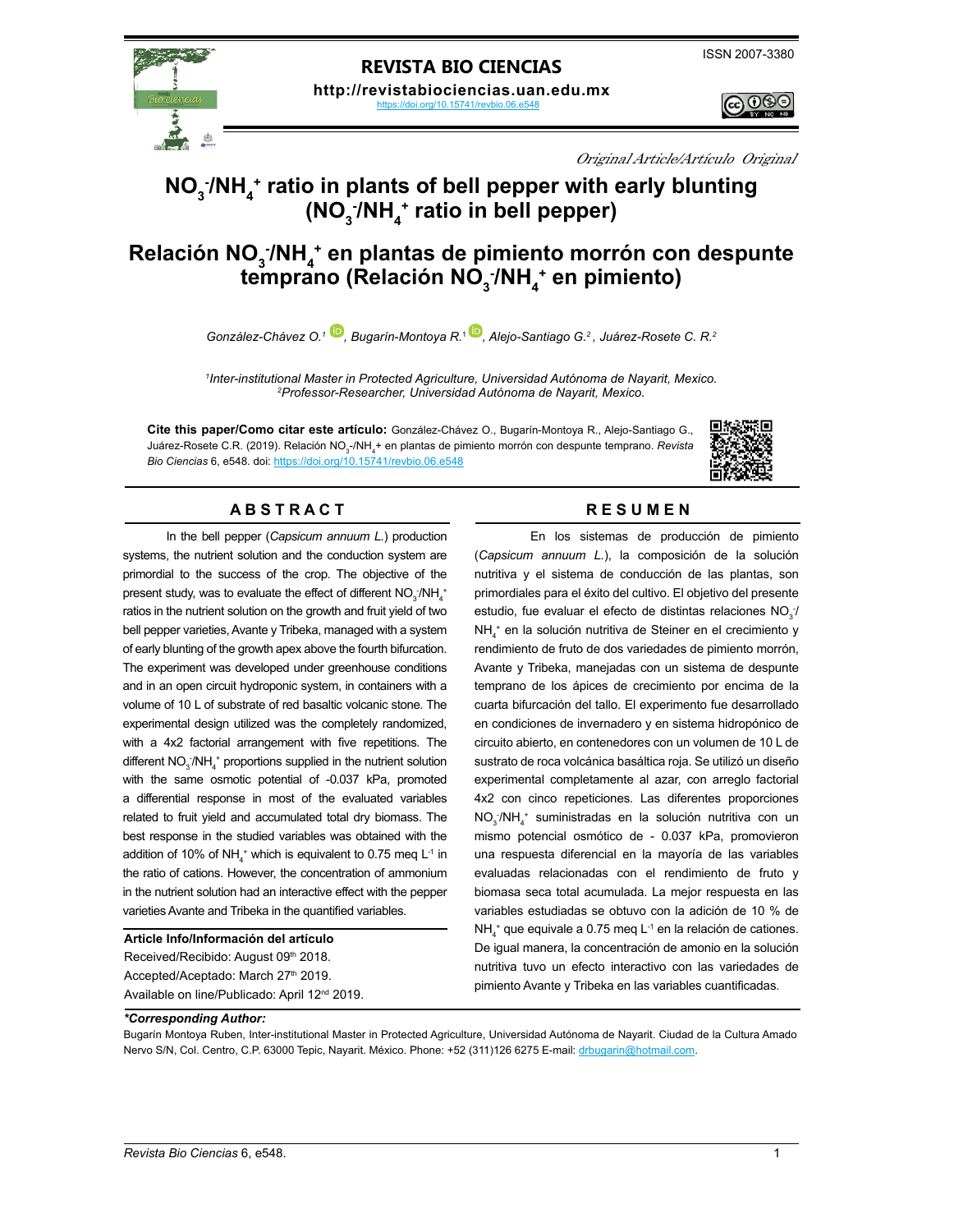

## **K E Y W O R D S**

Bell Pepper, nitrate/ammonium, early blunting.

#### **Introduction**

Pepper is one of the main horticultural crops produced worldwide in open field and greenhouse production. Mexico is the main supplier of this product to the markets of the United States and Canada (Díaz *et al*., 2013). The states with the highest production are Sinaloa, Sonora and Guanajuato, with a contribution of 152.4, 2.1 and 1.6 thousand tons, respectively, and an approximate value of 3,600 million pesos (SIAP, 2016). In Mexico there are different pepper conduction systems. Most of the greenhouses use the Dutch type or pruning in "V", which consists in guiding the plant to two stems by pruning one of the branches in each bifurcation, during 10 months approximately. The system is delicate in its management and the cost of production per kilogram is high (Sánchez *et al*., 2017). An alternative system of lower cost is the early pruning, which allows to stop the growth of the plants by eliminating the growth apices, once the first three or four bifurcations have been formed. By means of this procedure, the cultivation cycle is shortened to four or five months after the transplant and results in the establishment of at least two to three cultivation cycles per year. The yield per plant with this system is usually smaller, but it is compensated per surface unit, given that the population density is higher compared to what is used commercially (Ortíz *et al*., 2009). At experimental level, the pruning above the third and fourth bifurcation has been used in pepper crops, demonstrating that they can potentially achieve an annual productivity equal to or greater than European pruning systems, but with simpler technologies and lower production costs (Cruz *et al*., 2009). Another important factor in the production of pepper in soilless crop production is the composition and concentration of ions in the nutrient solution. In particular, the nitrogen nutrition and the ionic form of  $NO_3^-$  and  $NH_4^+$  in a proper ratio, can increase the growth and yield of crops compared with either of the two forms of nitrogen separately (Sheng-Xiu *et al*., 2013). The beneficial effect of the proportion  $NO_{3}/NH_{4}^{+}$  varies between species, as well as the degree of development of the crops, environmental conditions, total concentration of nitrogen and total

## **P A L A B R A S C L A V E**

Pimiento morrón, nitrato/amonio, despunte temprano.

#### **Introducción**

El pimiento es uno de los principales cultivos hortícolas producidos en campo abierto e invernadero a nivel mundial. México es el principal proveedor de este producto al mercado de Estados Unidos y Canadá (Díaz *et al*., 2013). Los estados con mayor producción son Sinaloa, Sonora y Guanajuato, con una aportación de 152.4, 2.1 y 1.6 miles de toneladas respectivamente, y un valor aproximado de 3,600 millones de pesos (SIAP, 2016). En México existen distintos sistemas de conducción en pimiento, la mayoría de los invernaderos utilizan el tipo holandés o poda en "V", el cual consiste en conducir a la planta a dos tallos mediante la poda de una de las ramas en cada bifurcación, durante 10 meses aproximadamente. El sistema es delicado en su manejo y el costo de producción por kilogramo es elevado (Sánchez *et al*., 2017). Un sistema alternativo de menor costo, es el despunte temprano, el cual permite detener el crecimiento de las plantas al eliminar los ápices de crecimiento, una vez formada las primeras tres o cuatro bifurcaciones. Mediante este procedimiento se acorta el ciclo de cultivo a cuatro o cinco meses después del trasplante y da lugar a que se pueda establecer al menos dos a tres ciclos de cultivo por año. El rendimiento por planta con este sistema, suele ser menor pero se compensa por unidad de superficie, dado que la densidad de población es mayor comparado con lo que se emplea de manera comercial (Ortíz *et al*., 2009). A nivel experimental, se ha utilizado en cultivos de pimiento, el despunte arriba de la tercera y cuarta bifurcación, demostrando que potencialmente pueden lograr una productividad anual igual o mayor a los sistemas de poda europeos, pero con tecnologías más sencillas y a menores costos de producción (Cruz *et al*., 2009). Otro factor importante en la producción de pimiento en cultivo sin suelo, lo constituye la composición y concentración de iones en la solución nutritiva. En particular, la nutrición nitrogenada y la forma iónica de NO<sub>3</sub> y NH<sub>4</sub><sup>+</sup> en una relación apropiada, puede incrementar el crecimiento y rendimiento de los cultivos comparado con cualquiera de las dos formas de nitrógeno por separado (Sheng-Xiu *et al*., 2013). El efecto benéfico de la proporción  $NO_3/NH_4^+$  varía entre especies, así como el grado de desarrollo de los cultivos, condiciones ambientales, concentración total de nitrógeno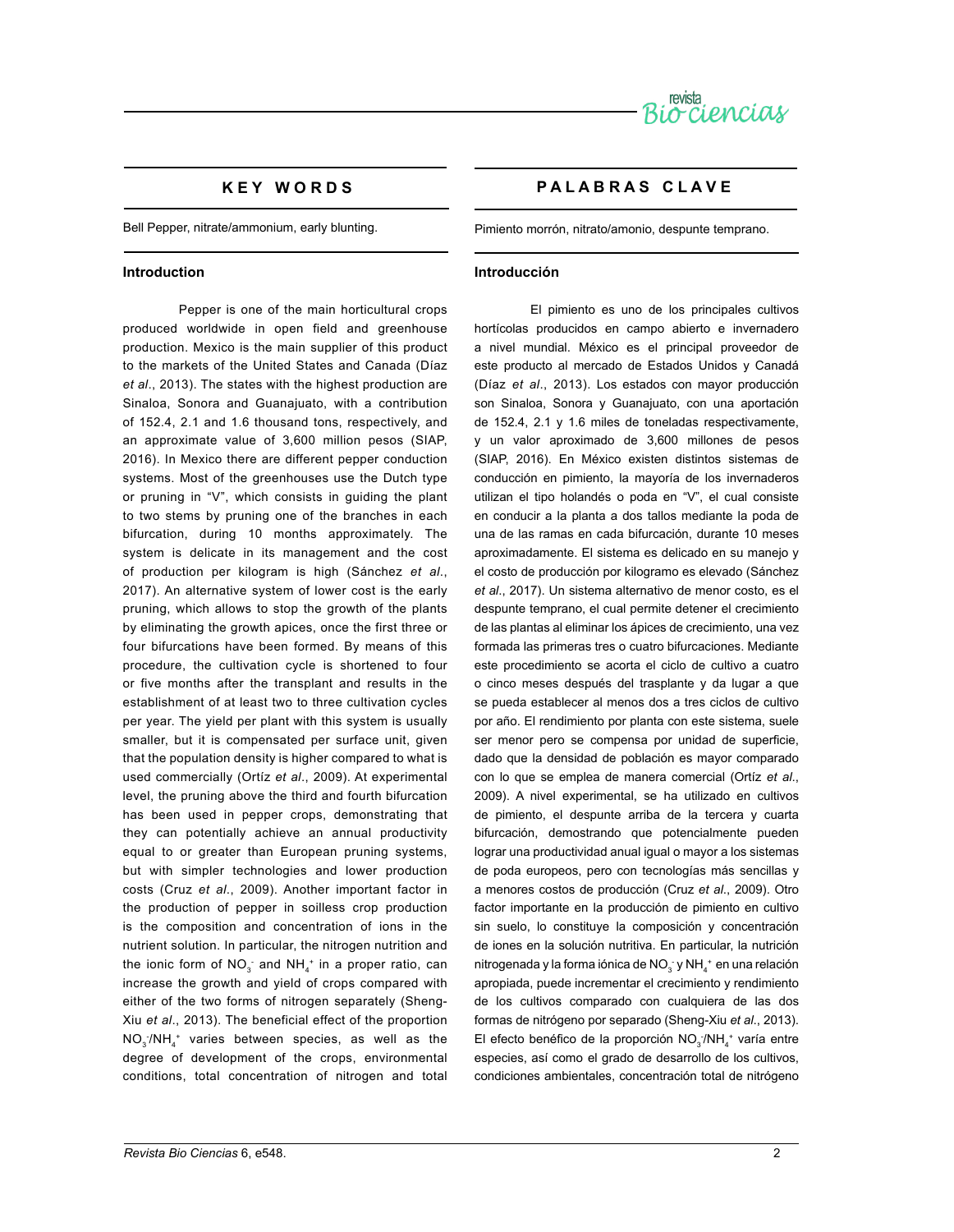

ionic concentration of the nutrient solution (Chang *et al*., 2010; Tucuch-Haas *et al*., 2012; Chen *et al*., 2015; Liu *et al*., 2017). An inadequate supply of the NO<sub>3</sub><sup>-</sup>/NH<sub>4</sub><sup>+</sup> ratio may be harmful to the crop due to the effects of toxicity and alterations in metabolism that may occur by high concentrations of nitrogen (Sheng-Xiu *et al*., 2013). The correct ammoniacal nutrition can become an effective tool to improve the nitrogen absorption in plants, starting from the fact that the assimilation of nitrogen by the absorption of the ammoniacal form is faster (Bonete *&* Martínez, 2009) and with a lower energetic cost for the plants (Degiovanni *et al*., 2010). In tomato, Dong *et al*. (2004) reported that a 25/75 ratio of  $NH_4^+$  and  $NO_3^-$  increased the fresh and dry fruit weight. On their part, Claussen (2002) and Xu *et al*. (2001) reported that in hydroponic greenhouse pepper and tomato crops, maximum growth and yield was obtained when the NH $_4^+$  concentration did not exceed 30 %. The objective of the present study was to evaluate the effect of different  $NO_{3}/NH_{4}^{+}$  ratios in the nutrient solution, in the accumulated total dry biomass and yield of Bell pepper fruit with management of early pruning, in an open-circuit hydroponic system.

#### **Material and Methods**

The study was carried out in a modified tunnel-type greenhouse without climatic control and with passive zenith and lateral ventilation, located in the Academic Unit of Agriculture, at 21° 25' North latitude and 104° 53' West longitude in Xalisco, state of Nayarit, during the period from August 2017 to January 2018. Two varieties of blocky bell pepper, Avante and Tribeka with ripe red fruits were used, which have high resistance to the Tobacco mosaic virus and intermediate resistance to the Tomato spotted wilt virus and Pepper sadness. The sowing was carried out in polystyrene trays of 200 cavities, placing one seed per cavity; peat (Sunshine®) fine mixture number 3 was used as substrate. Once the seeds germinated, the irrigations and fertilization were carried out when the first true leaves emerged, applying the universal Steiner solution at 25 %. At 45 days after sowing, when the plants had formed two to three true leaves, the transplant was performed in black polyethylene bags of 10 liters capacity, with red basaltic volcanic rock as a substrate with a particle size of 6 mm to fine. The plantation framework consisted of paired lines with a distance of 1.20 m between corridors, 0.60 m between lines and 0.50 m between plants.

y concentración iónica total de la solución nutritiva (Chang *et al*., 2010; Tucuch-Haas *et al*., 2012; Chen *et al*., 2015; Liu *et al*., 2017). Un suministro inadecuado de la relación NO<sub>3</sub>/NH<sub>4</sub><sup>+</sup> podría ser perjudicial al cultivo por los efectos de toxicidad y alteraciones en el metabolismo que se pueden presentar por elevadas concentraciones de nitrógeno (Sheng-Xiu *et al*., 2013). La nutrición amoniacal correcta puede convertirse en una herramienta eficaz para mejorar la absorción de nitrógeno en plantas, partiendo del hecho de que la asimilación de nitrógeno por la absorción de la forma amoniacal es más rápida (Bonete *&* Martínez, 2009) y con menor costo energético para las plantas (Degiovanni *et al*., 2010). En tomate, Dong *et al*. (2004) reportaron que una relación 25/75 de NH<sub>4</sub><sup>+</sup> y NO<sub>3</sub><sup>-</sup> aumentó el peso fresco y seco de frutos. Por su parte, Claussen (2002) y Xu *et al*. (2001) reportaron que en cultivos hidropónicos de pimiento y tomate en invernadero, se obtuvo el máximo crecimiento y rendimiento cuando la concentración de NH $_4^+$ no superó a 30%. El objetivo del presente estudio, fue evaluar el efecto de distintas relaciones  $NO_3/NH_4^+$ en la solución nutritiva, en la biomasa seca total acumulada y rendimiento de fruto de pimiento morrón con manejo de despunte temprano, en un sistema hidropónico de circuito abierto.

#### **Material y Métodos**

El estudio se realizó en un invernadero tipo túnel modificado sin control climático y con ventilación pasiva cenital y lateral, localizado en la Unidad Académica de Agricultura, a 21° 25' latitud Norte y 104° 53' longitud Oeste en Xalisco, estado de Nayarit, durante el periodo de agosto de 2017 a enero de 2018. Se emplearon dos variedades de pimiento morrón tipo blocky, Avante y Tribeka con frutos de color rojo al madurar, los cuales presentan resistencia alta al virus del mosaico del tabaco y resistencia intermedia al virus del bronceado del tomate y tristeza del pimiento. La siembra se realizó en charolas de poliestireno de 200 cavidades, colocando una semilla por cavidad; como sustrato se utilizó turba vegetal (Sunshine®) mezcla fina número 3. Una vez germinadas las semillas, se efectuaron los riegos y la fertilización al aparecer las primeras hojas verdaderas, aplicando la solución nutritiva universal Steiner al 25 %. A los 45 días después de la siembra, cuando las plantas habían formado de dos a tres hojas verdaderas, se realizó el trasplante en bolsas negras de polietileno de 10 litros de capacidad, con roca volcánica basáltica roja como sustrato con una granulometría de 6 mm a fino. El marco de plantación consistió en líneas pareadas con distanciamientos de 1.20 m entre pasillos, 0.60 m entre líneas y 0.50 m entre plantas.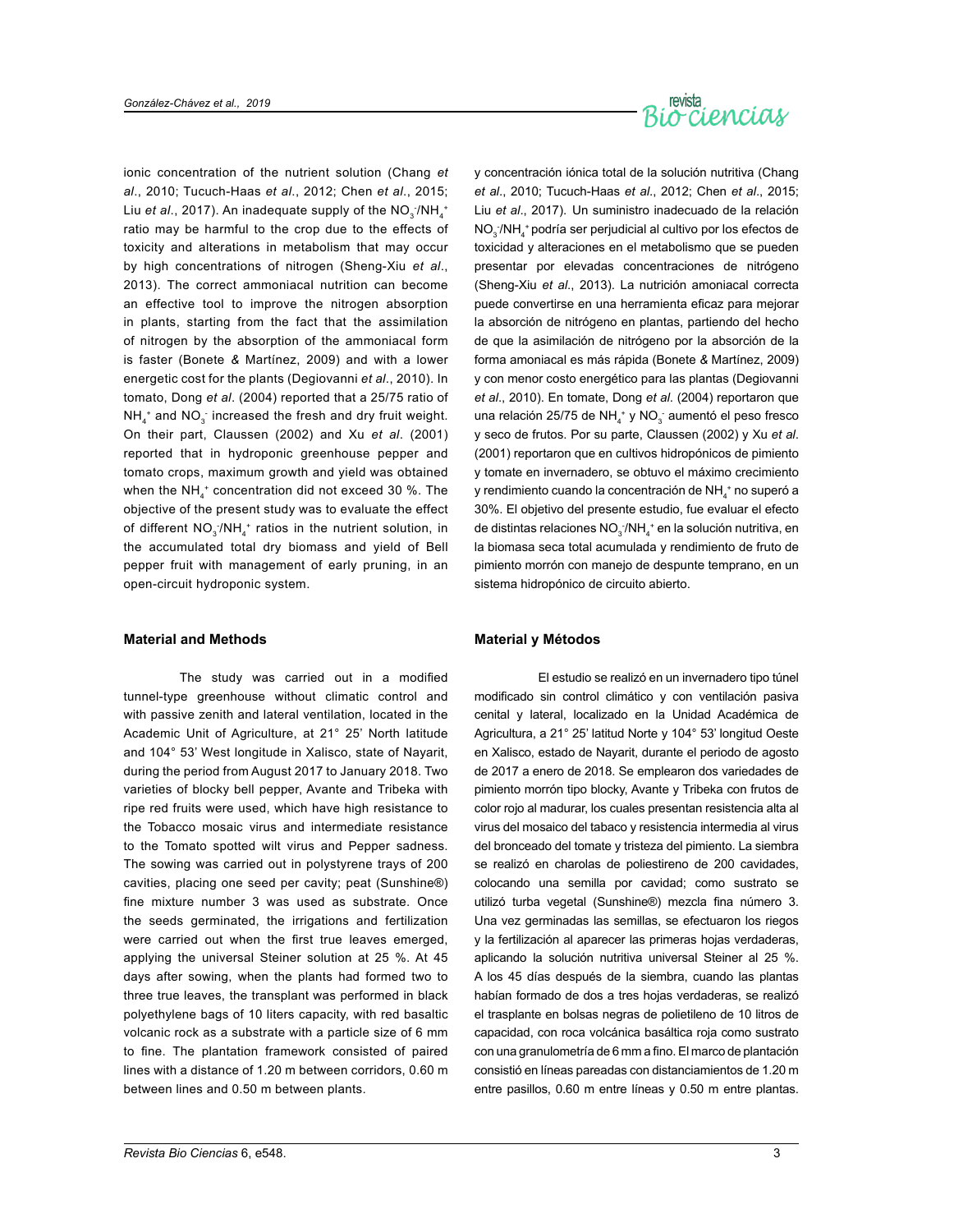

The chemical composition, pH and electrical conductivity of the irrigation water used in the experiment is detailed in Table 1; it has a sodium adsorption ratio of 0.86, residual sodium carbonate -0.35 and according to the Riverside Standards it is classified as  $C_1S_1$ , good quality water. The Steiner's universal nutrient solution (Steiner, 1961) was used modifying the total nitrogen concentration of 12 to 15 meq·L-1 from its original formulation and the total ionic concentration was reduced to an osmotic potential (Ψo) of -0.037 ± -0.0025 kPa. The percentage proportions of NO<sub>3</sub> $/NH_4$ <sup>+</sup> used were 100/0, 90/10, 80/20 and 70/30, which corresponds to a NH $_4^{\ast}$  concentration of 0, 0.75, 1.5 and 2.25 meq L<sup>-1</sup> respectively, in the cation ratio. Table 2 shows the chemical composition of anions and cations of the nutrient solutions mentioned.

La composición química, pH y conductividad eléctrica del agua de riego utilizada en el experimento se detalla en el Tabla 1; tiene una Relación de Adsorción de Sodio de 0.86, Carbonato sódico residual -0.35 y de acuerdo a las Normas Riverside se clasifica como  $C_1S_1$ , agua de buena calidad. Se utilizó la solución nutritiva universal de Steiner (Steiner, 1961) modificando la concentración de nitrógeno total de 12 a 15 meq·L-1, a partir de su formulación original y se disminuyó la concentración iónica total a un potencial osmótico (Ψo) de -0.037 ± -0.0025 kPa. Las proporciones porcentuales de NO<sub>3</sub>/NH<sub>4</sub><sup>+</sup> utilizadas fueron 100/0, 90/10, 80/20 y 70/30, lo cual corresponde a una concentración de  $NH_4^+$  de 0, 0.75, 1.5 y 2.25 meq L-1 respectivamente, en la relación de cationes. En el Tabla 2 se detalla la composición química de aniones y cationes de dichas soluciones nutritivas.

## **Table 1. Chemical composition, pH and electrical conductivity of water used in the experiment for the preparation of nutrient solutions**

| Tabla 1.                                                             |
|----------------------------------------------------------------------|
| Composición química, pH y conductividad eléctrica del aqua utilizada |
| en el experimento para la preparación de las soluciones nutritivas   |

|                                                                              |  | $HCO_3$ NO <sub>3</sub> H <sub>2</sub> PO <sub>4</sub> SO <sub>4</sub> <sup>2</sup> K <sup>+</sup> Ca <sup>2+</sup> Mg <sup>2+</sup> NH <sub>4</sub> <sup>+</sup> Na <sup>+</sup> C.E. <sup>8</sup> pH |  |  |  |  |  |          |  |
|------------------------------------------------------------------------------|--|--------------------------------------------------------------------------------------------------------------------------------------------------------------------------------------------------------|--|--|--|--|--|----------|--|
|                                                                              |  |                                                                                                                                                                                                        |  |  |  |  |  | $dS·m-1$ |  |
| 0.80                                                                         |  | 0.41  0  0  0.15  0.73  0.42  0  0.65  0.2  7.1                                                                                                                                                        |  |  |  |  |  |          |  |
| $\mathbf{R} \cap \mathbf{R}$ . The set of the set of the set of $\mathbf{R}$ |  |                                                                                                                                                                                                        |  |  |  |  |  |          |  |

onductividad elé

&C.E. Electrical conductivity

#### **Table 2.**

#### **Chemical composition of the nutrient solutions used in the experiment Tabla 2.**

**Composición química de las soluciones nutritivas utilizadas en el experimento**

| $NO_{3} / NH_{4}^{+}$ $NO_{3}^{+}$ $H_{2}PO_{4}^{-}$ $SO_{4}^{2-}$ $K^{+}$ $Ca^{2+}$ $Mg^{2+}$ $NH_{4}^{+}$ |                                                                                        |  |  | Ψο <sup>&amp;</sup> |
|-------------------------------------------------------------------------------------------------------------|----------------------------------------------------------------------------------------|--|--|---------------------|
| (% )                                                                                                        | -------------------------------------meg.L <sup>-1</sup> ----------------------------- |  |  | kPa                 |
| 1(100/0) 7.09  0.31  2.18  3.35  3.77  1.58  0.00                                                           |                                                                                        |  |  | $-0.0376$           |
| 2 (90/10) 6.34 0.41 2.84 3.08 3.43 1.43 0.75                                                                |                                                                                        |  |  | $-0.0373$           |
| $3(80/20)$ 5.59                                                                                             | 0.50 3.50 2.81 3.10 1.28 1.50                                                          |  |  | $-0.0371$           |
| 4 (70/30) 4.84                                                                                              | 0.59  4.15  2.56  2.75  1.13  2.25                                                     |  |  | $-0.0370$           |

& Ψo: Potencial osmótico expresado en kPa

& Ψo: Osmotic potential in kPa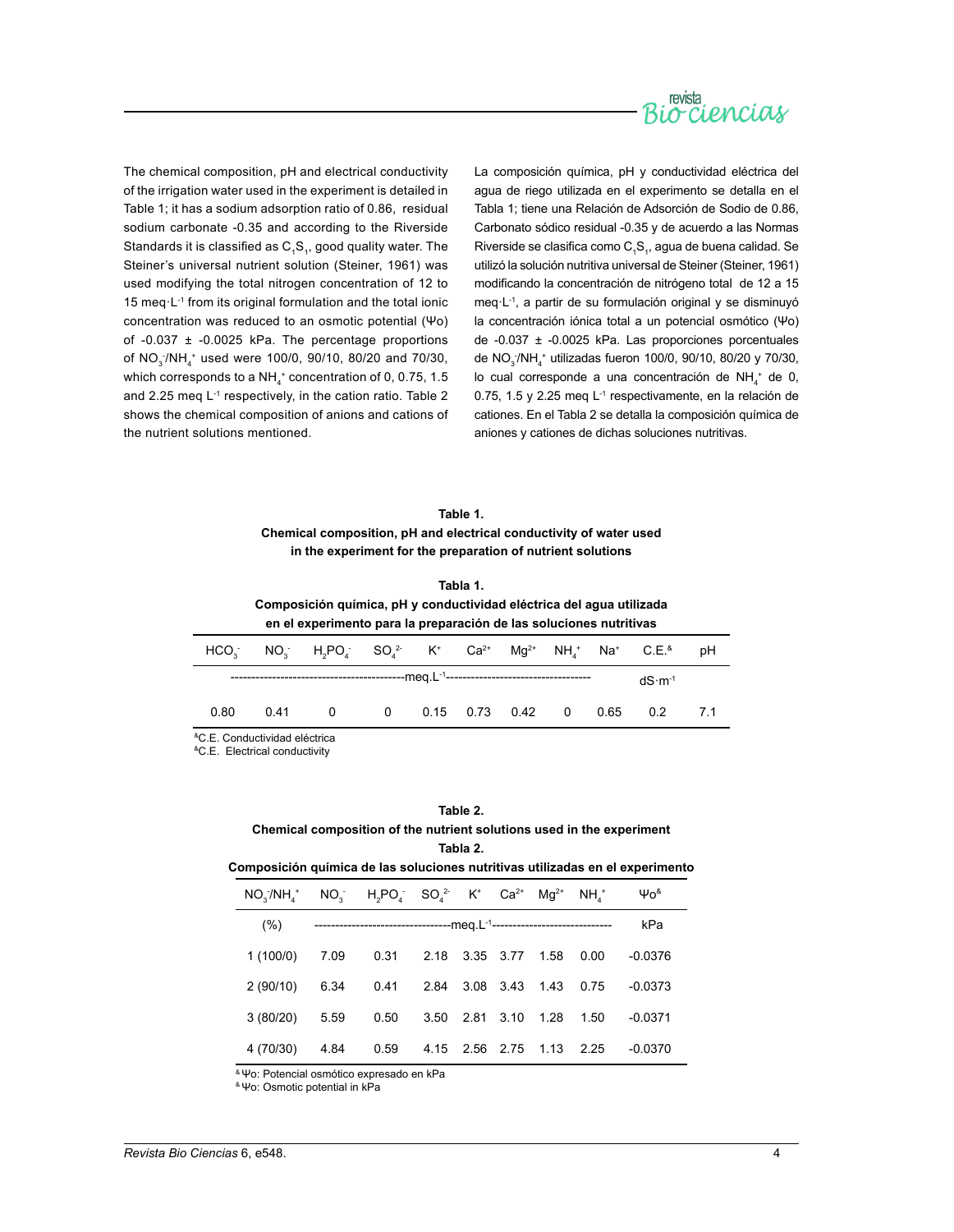

For the preparation of the nutrient solutions (Table 2) in the different treatments, the concentrations of anions and cations present in the irrigation water were considered (Table 1). Fertigation grade commercial fertilizers were used as a source of nutrients: calcium nitrate tetrahydrate, potassium nitrate, potassium sulfate heptahydrate, magnesium sulfate, ammonium sulfate and monopotassium phosphate. As a micronutrient source, Ultrasol micromix® was used. The adjustment of the pH to  $6.0 \pm 0.1$  of the nutritive solutions was made with sulfuric acid. The management of irrigation with nutrient solution or only acidulated water with a pH of 6.0 was carried out by means of a drip irrigation system, placing two emitters of 2 liters per hour in each container, operated with the use of a digital timer SKU model 458148 of 125 V-60Hz. A percentage of total drainage was maintained from 10 to 15 % in the vegetative stage and 20 % in the flowering-fruiting stage, to achieve a drainage electrical conductivity of 1.0 to 1.3 dS m-1 throughout the crop cycle. Irrigations with nutrient solution were daily at 8:00 a.m. and 1:00 p.m., with a volume that ranged from 250 to 500 ml according to the development of the crop, as well as a daily total of 12 micro irrigations, with acidulated water and a volume of 50 to 100 ml per event with a frequency of one hour.

The factors under study were four  $NO_{3}^{-}/NH_{4}^{+}$  relations and two blocky bell pepper varieties: Avante and Tribeka. In this way, eight treatments were established in a completely randomized experimental design, with a 4x2 factorial arrangement, with five repetitions. The experimental unit consisted of a plant placed in a container of 10 L capacity with a substrate. The different nutrient solutions were supplied from the first day of the transplant. The plants were cultivated with the growth of all their stems until the fourth bifurcation and the three leaves above it, the removal of the growth apices or pruning was done. The tutoring was carried out with raffia cords held on wire fastened in the structure of the greenhouse at a height of 3.2 m. The variables evaluated were Average fruit weight (AFW, g•fruit-1), Number of fruits harvested per plant (NFP, Number of fruits•plant-1), Fruit production per plant (RP, kg•plant<sup>-1</sup>), Fruit yield per m<sup>2</sup> (RM2, kg•m<sup>-2</sup>), Number of fruits per  $m<sup>2</sup>$  (NFM<sup>2</sup>) and Accumulated total dry biomass (TDB, g·plant-1). For the quantification of the total dry biomass, the samples of root, leaf, stem and fruit were dried in an oven with forced air circulation at 70°C until reaching constant weight. For the case of fruit, the dry weight of all the fruits obtained per plant, estimated

Para la preparación de las soluciones nutritivas (Tabla 2) en los diferentes tratamientos, se consideraron las concentraciones de aniones y cationes presentes en el agua de riego (Tabla 1). Como fuente de nutrimentos, se utilizaron fertilizantes comerciales grado fertirriego: nitrato de calcio tetrahidratado, nitrato de potasio, sulfato de potasio heptahidratado, sulfato de magnesio, sulfato de amonio y fosfato monopotásico. Como fuente de micronutrimentos, se utilizó Ultrasol micromix®. El ajuste del pH a 6.0 ± 0.1 de las soluciones nutritivas se efectuó con ácido sulfúrico. El manejo del riego con solución nutritiva o solo agua acidulada con pH de 6.0 se efectuó mediante un sistema de riego por goteo, colocando dos emisores de 2 litros por hora en cada contenedor, accionado con el uso de un temporizador digital SKU modelo 458148 de 125 V-60Hz. Se mantuvo un porcentaje de drenaje total del 10 al 15 % en la etapa vegetativa y del 20 % en la etapa de floración-fructificación, para lograr una conductividad eléctrica de drenaje de 1.0 a 1.3 dS m-1 a lo largo del ciclo de cultivo. Los riegos con solución nutritiva fueron en forma diaria a las 8:00 am y 13:00 pm, con un volumen que osciló de 250 a 500 ml de acuerdo al desarrollo del cultivo, así como un total diario de 12 micro riegos, con agua acidulada y un volumen de 50 a 100 ml por evento con una frecuencia de una hora.

Los factores en estudio fueron cuatro relaciones  $NO_{3}^{-}$ NH4 + y dos variedades de pimiento morrón tipo blocky: Avante y Tribeka. De esta manera, se establecieron ocho tratamientos en un diseño experimental completamente al azar, con arreglo factorial 4x2, con cinco repeticiones. La unidad experimental consistió de una planta colocada en un contenedor con sustrato de 10 litros de capacidad. Las diferentes soluciones nutritivas se suministraron desde el primer día del trasplante. Las plantas se cultivaron con el crecimiento de todos sus tallos hasta la cuarta bifurcación y a las tres hojas por encima de ésta, se realizó la eliminación de los ápices de crecimiento o despunte. El tutorado se efectuó con cordones de rafia sostenida sobre alambre sujetado en la estructura del propio invernadero a una altura de 3.2 m. Las variables evaluadas fueron Peso medio de fruto (AFW, g·fruto-1), Número de frutos cosechados por planta (NFP, Número de frutos·planta-1), Producción de fruto por planta (RP, kg·planta<sup>-1</sup>), Rendimiento de fruto por m<sup>2</sup> (RM<sup>2</sup>, kg·m<sup>-2</sup>), Número de frutos por m<sup>2</sup> (NFM<sup>2</sup>) y Biomasa seca total acumulada (TDB, g·planta<sup>-1</sup>). Para la cuantificación de la biomasa seca total, las muestras de raíz, hoja, tallo y fruto se secaron en una estufa con circulación de aire forzado a 70°C hasta alcanzar peso constante. Para el caso de fruto, se le sumó el peso seco de todos los frutos obtenidos por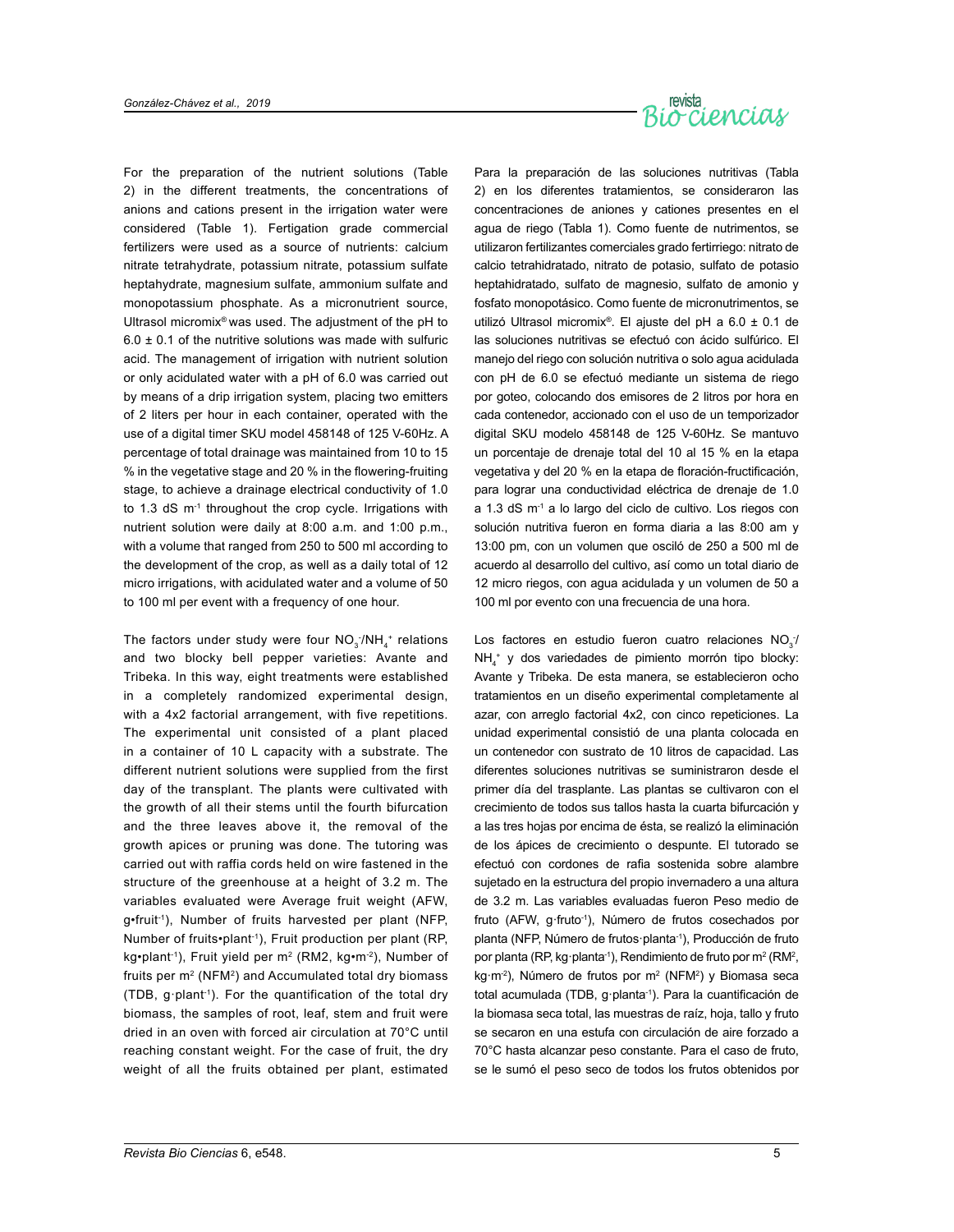

from fresh weight, was added. The estimators were obtained by linear regressions between dry weight and fresh fruit weight, with five repetitions. The fresh or dry weight was determined using a digital scale. The data obtained from the response variables considered in the experimental treatments were subjected to an analysis of variance and Tukey's means test (*p*≤0.05) with the statistical program SAS®.

planta, estimado a partir del peso fresco. Los estimadores se obtuvieron mediante regresiones lineales entre el peso seco y el peso fresco de fruto, con cinco repeticiones. El peso fresco o seco se determinó mediante una balanza digital. Los datos obtenidos de las variables de respuesta consideradas en los tratamientos experimentales se sometieron a un Análisis de varianza y prueba de medias de Tukey (*p*≤0.05) con el programa estadístico SAS®.

## **Results and Discussion**

The analysis of variance showed significant differences for the variety factor in all the variables, except for fruit yield per m<sup>2</sup> (FYM<sup>2</sup>). The NO<sub>3</sub>:/NH<sub>4</sub>+ ratio factor and variety interaction with the  $\mathsf{NO}_{3}/\mathsf{NH}_{4}^+$  ratio had significant differences in all the response variables, with the exception of accumulated total dry biomass (Table 3).

#### **Resultados y Discusión**

El análisis de varianza mostró diferencias significativas para el factor variedad en todas las variables, excepto para rendimiento de fruto por  $m^2$  (FYM<sup>2</sup>). El factor relación  $NO_{3}/NH_{4}$  e interacción variedad con la relación  $NO<sub>3</sub> / NH<sub>4</sub>$  tuvieron diferencias significativas en todas las variables de respuesta, con excepción de biomasa seca total acumulada (Tabla 3).

#### **Table 3.**

## **Analysis of variance for dry biomass accumulated, fruit yield and its components per plant and area unit,**  studied in two varieties of bell pepper with different NO<sub>3</sub><sup>.</sup>/NH<sub>4</sub>\* ratios and early blunting.

**Tabla 3. Análisis de varianza para biomasa seca total acumulada, rendimiento de fruto y sus componentes por planta y unidad de superficie, en dos variedades de pimiento morrón por efecto de relaciones NO<sup>3</sup> - /NH4 <sup>+</sup> con despunte temprano.**

|                                     |                  | Probability $>$ F |                 |                                                   |  |
|-------------------------------------|------------------|-------------------|-----------------|---------------------------------------------------|--|
| Variable                            | C.V <sup>8</sup> | Variety           | $NOs/NHs$ ratio | Variety* NO <sub>3</sub> /NH <sub>4</sub> + Ratio |  |
| Average fruit weight                | 12.16            | $0.0001*$         | $0.0046*$       | $0.0030*$                                         |  |
| Number of fruits per plant          | 18.02            | $0.0001*$         | $0.0001*$       | $0.0022*$                                         |  |
| Number of fruits per m <sup>2</sup> | 10.00            | $0.0001*$         | $0.0004*$       | $0.0304*$                                         |  |
| Fruit production per plant          | 16.67            | $0.0277*$         | $0.0001*$       | $0.0022*$                                         |  |
| Fruit yield per $m2$                | 8.54             | 0.0593            | $0.0071*$       | $0.0358*$                                         |  |
| Accumulated total dry biomass       | 8.05             | $0.029*$          | $0.0001*$       | 0.3759                                            |  |

&C.V . Coefficient of variation. \* Differences significatives P ≤ 0.05.

&C.V. Coeficiente de variación; \* Diferencias significativas P ≤ 0.05.

## **Average fruit weight, number of fruits harvested per plant and number of fruits per m2**

The average weight of fruit, number of fruits harvested per plant and per surface area  $(m<sup>2</sup>)$ , was significantly affected by the effect of the  $NO_{3}/NH_{4}$ <sup>+</sup> ratio

#### **Peso medio de fruto, número de frutos cosechados por planta y número de frutos por m2**

El peso medio de fruto, número de frutos cosechados por planta y por superficie  $(m<sup>2</sup>)$ , se afectó significativamente por efecto de la relación  $NO_3/NH_4^+$  en las soluciones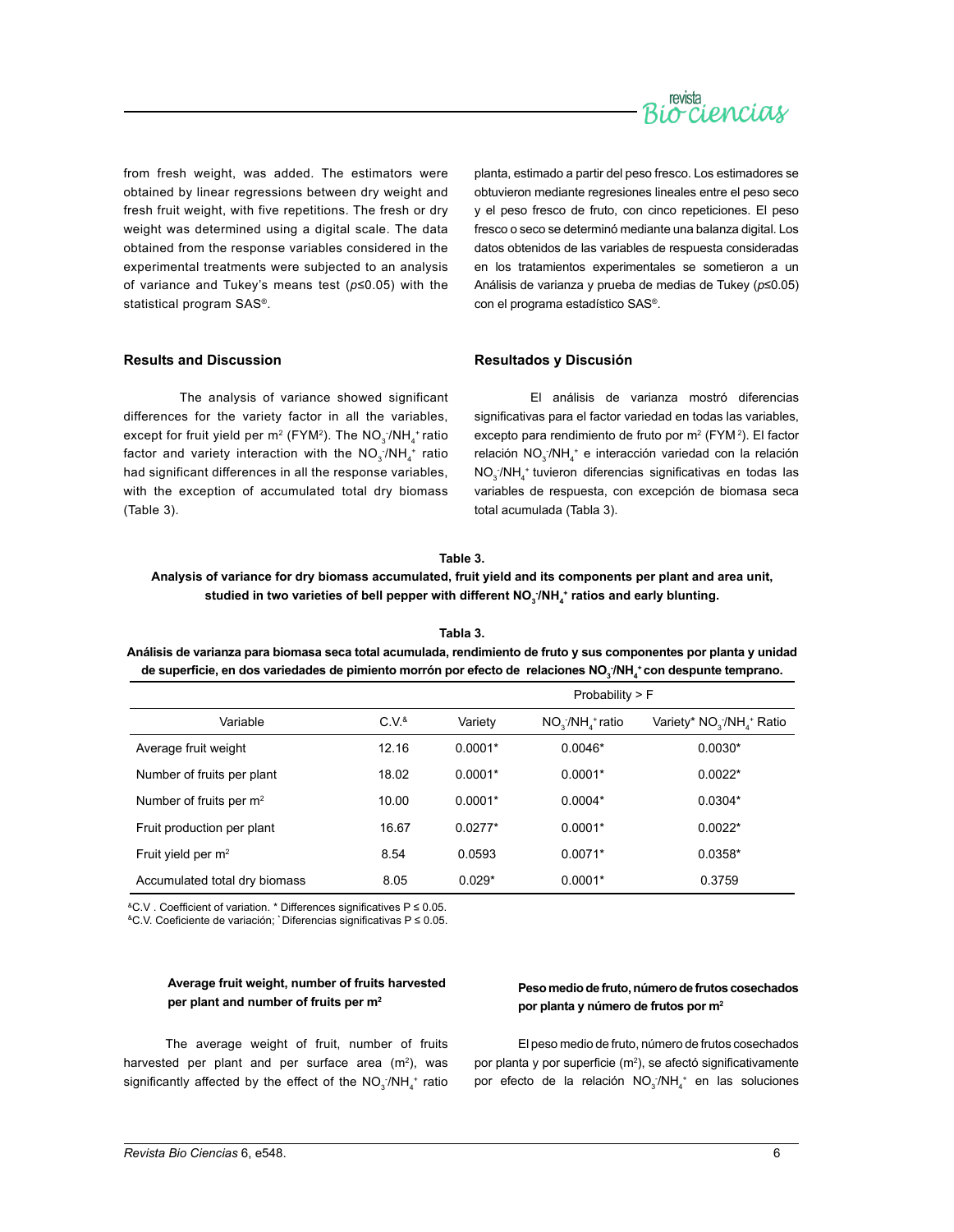

in nutrient solutions (SN). The fruit weight increased up to 17 % with the  $NO_3^-/NH_4^+$  ratios of 80/20 and 70/30 in the Avante variety compared to the SN without  $NH_4^*$ . In the Tribeka variety the fruit weight increased up to 14% with the NO $_3$ <sup>-</sup>/NH $_4^{\,+}$  ratio of 90/10, 80/20 and 70/30, also in comparison with the SN without  $NH_4^+$ . Regarding the number of fruits in Avante, a 28 % decrease occurred when using nutrient solutions with  $NO_{3}/NH_{4}^{+}$  ratio of 80/20 and 70/30, while in Tribeka the number of fruits decreased when 30 % of NH $_4^+$  was included, lower proportions of NH $_4^+$  did not affect the number of fruits in this variety. In the variable number of fruits per  $m<sup>2</sup>$  in Avante, the number of fruits was reduced with the use of SN with a NO $_3$ /NH $_4^+$  ratio of 80/20 and in Tribeka the effect of decrease in the number of fruits per m<sup>2</sup> was observed in the SN including 30 %  $NH_4^+$  (Table 4).

In bell pepper, the average weight of fruit is an important characteristic for the market, and was increased with the inclusion of ammonium in the SN in both varieties; however, by supplying ammonium to the SN, the number of fruits per plant and the number of fruits per  $m<sup>2</sup>$ decreased significantly. In the case of Avante when the proportion of  $NH_4^+$  reached 20 % in the SN, the number of fruits decreased significantly, while Tribeka showed higher tolerance to the inclusion of  $NH<sub>4</sub>$ <sup>+</sup>, since the effect of diminishing the number of fruits occurred when the proportion of  $NH_4^+$  was 30 %. The above confirms that reported by other authors regarding the difference between varieties of the same species with respect to the affinity for the absorption of nitrogen in a nitric or ammoniacal form (Chen *et al*., 2013). In the present study, it was observed that Tribeka is a variety whose inclusion of 10 % of ammonium of the total nitrogen in the SN favors the gain in average fruit weight without affecting the number of fruits it produces.

## **Fruit production, yield and biomass production**

The supply of ammonium in the SN affected the fruit production per plant only in the case of the Tribeka variety, in which there was a reduction of 30 % when the highest proportion of ammonium was included in the SN, which ascended to 30 % of total nitrogen. In the case of Avante, the inclusion of up to 30 % of ammonium did not affect fruit production. Total accumulated dry biomass production was reduced only in the Tribeka variety when SN with 30 % ammonium was used (Table 5).

nutritivas (SN). El peso de fruto se incrementó hasta 17 % con las relaciones  $NO_3/NH_4^+$  de 80/20 y 70/30 en la variedad Avante en comparación con la SN sin NH<sub>4</sub><sup>+</sup>. En la variedad Tribeka el peso de fruto se incrementó hasta 14 % con la relación  $NO<sub>3</sub> / NH<sub>4</sub>$ <sup>+</sup> de 90/10, 80/20 y 70/30, también en comparación con la SN sin NH<sub>4</sub><sup>+</sup>. En cuanto a número de frutos en Avante, ocurrió una disminución en 28 % cuando se utilizaron soluciones nutritivas con relación  $NO_{3}/NH_{4}$ <sup>+</sup> de 80/20 y 70/30, mientras que en Tribeka el número de frutos disminuyó cuando se incluyó 30 % de  $NH_4^+$ , proporciones inferiores de  $NH_4^+$  no afectaron el número de frutos en esta variedad. En la variable número de frutos por m<sup>2</sup> en Avante, se redujo el número de frutos con la utilización de SN con relación  $NO_3/NH_4^+$  de 80/20 y en Tribeka el efecto de disminución de número de frutos por m<sup>2</sup> se observó en la SN con inclusión de 30 % de NH<sub>4</sub><sup>+</sup> (Tabla 4).

En pimiento morrón, el peso medio de fruto es una característica importante para el mercado, y se incrementó con la inclusión de amonio en la SN en ambas variedades; sin embargo, al suministrar amonio en la SN disminuyó de manera significativa el número de frutos por planta y el número de frutos por m<sup>2</sup>. En el caso de Avante cuando la proporción de NH<sub>4</sub><sup>+</sup> alcanzó 20 % en la SN disminuyó significativamente el número de frutos, mientras que Tribeka mostró mayor tolerancia a la inclusión de  $NH<sub>4</sub>$ <sup>+</sup>, ya que el efecto de disminución de número de frutos ocurrió cuando la proporción de  $NH_4^+$  fue de 30 %. Lo anterior confirma lo reportado por otros autores, acerca de la diferencia entre variedades de la misma especie con respecto a la afinidad por la absorción de nitrógeno en forma nítrica o amoniacal (Chen *et al*., 2013). En el presente estudio, se observó que Tribeka es una variedad, cuya inclusión de 10 % de amonio del nitrógeno total en la SN, favorece la ganancia en peso medio de fruto sin afectar el número de frutos que produce.

## **Producción de fruto, rendimiento y producción de biomasa**

El suministro de amonio en la SN afectó la producción de fruto por planta solo en el caso de la variedad Tribeka, en la cual hubo una reducción del 30 % cuando se incluyó la más alta proporción de amonio en la SN, que ascendió a 30 % del nitrógeno total. En el caso de Avante, la inclusión de hasta 30 % de amonio no afectó la producción de fruto. La producción de biomasa seca total acumulada se redujo solo en la variedad Tribeka cuando se utilizó la SN con 30 % de amonio (Tabla 5).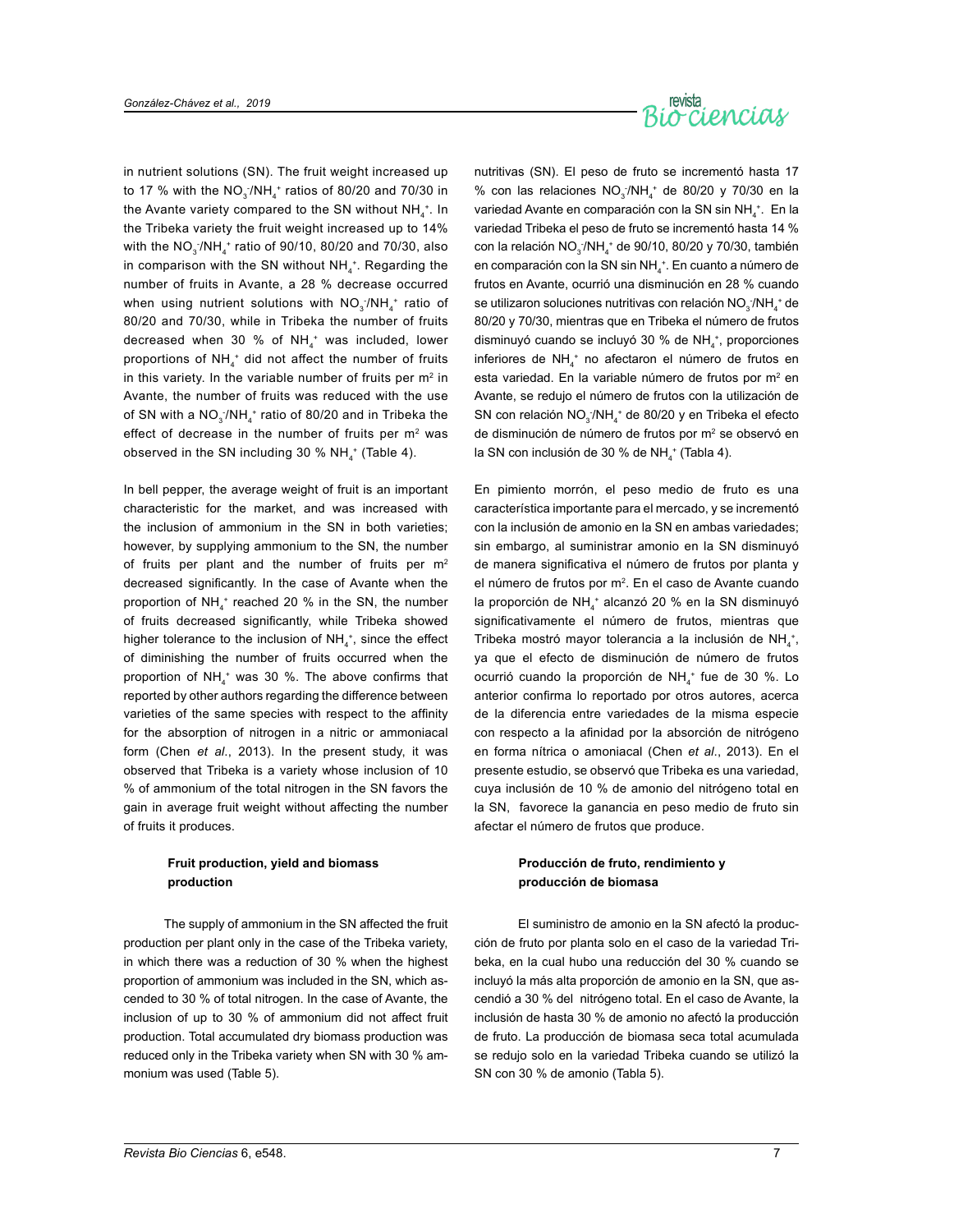

**Table 4.** 

Effect of the NO<sub>3</sub> / NH<sub>4</sub>  $^{\star}$  ratio on production variables of two varieties of bell pepper with blunt **over the fourth bifurcation, in hydroponics and greenhouse.**

**Tabla 4.** 

Efecto de la relación NO<sub>3</sub>ː/NH<sub>4</sub> + en variables de producción de fruto de dos variedades de pimiento morrón **manejados con despunte encima de la cuarta bifurcación, en hidroponía e invernadero.**

| $NO3/NH4$ Ratio<br>$\%$ | Variety | Average fruit weight<br>$(q$ fruit <sup>1</sup> ) | Number of fruits<br>per plant | Number of fruits per $m2$ |
|-------------------------|---------|---------------------------------------------------|-------------------------------|---------------------------|
| (100/0)                 | Avante  | 144.35 b <sup>&amp;</sup>                         | 10.12a                        | 39.8 ab                   |
| (90/10)                 | Avante  | 140.31 b                                          | 10.75a                        | 41.8 a                    |
| (80/20)                 | Avante  | 165.10 a                                          | 8.37 b                        | 33.4 b                    |
| (70/30)                 | Avante  | 158.54 ab                                         | 9.18 ab                       | 36.4 ab                   |
| (100/0)                 | Tribeka | 170.50 b                                          | 8.31 a                        | 33.00a                    |
| (90/10)                 | Tribeka | 195.77 a                                          | 7.93a                         | 31.60 ab                  |
| (80/20)                 | Tribeka | 186.57 ab                                         | 7.81 a                        | 30.80 ab                  |
| (70/30)                 | Tribeka | 182.00 ab                                         | 5.81 b                        | 25.00 <sub>b</sub>        |
| <b>MSD</b> <sup>§</sup> |         | 22.271                                            | 1.6786                        | 6.9664                    |

&Values with equal letters in each column are not statistically different to variety (Tukey, ≤0.05). §DMS: minimum significative difference. &Valores con letras iguales en cada columna no son estadísticamente diferentes para una variedad determinada (Tukey, ≤0.05). §DMS: Diferencia mínima significativa.

#### **Table 5.**

## Effect of the NO<sub>3</sub> / NH<sub>4</sub><sup>+</sup> ratio on yield variables of two varieties of bell pepper **with blunting at the fourth bifurcation.**

## **Tabla 5.**  Efecto de la relación NO<sub>3</sub><sup>/</sup>NH<sub>4</sub><sup>+</sup> en variables de rendimiento de dos variedades de pimiento **morrón manejados con despunte en la cuarta bifurcación.**

| $NO3/NH4$ <sup>+</sup> |         | Fruit production per plant  | Fruit yield | <b>TDB</b> <sup>§</sup> |
|------------------------|---------|-----------------------------|-------------|-------------------------|
| Ratio %                | Variety | $(kq$ plant <sup>-1</sup> ) | $(kg·m-2)$  | $(q\cdot plant^{-1})$   |
| 100/0                  | Avante  | $1.43a^4$                   | 5.75 a      | 174.714 a               |
| 90/10                  | Avante  | 1.48a                       | 5.83a       | 175.908 a               |
| 80/20                  | Avante  | 1.35a                       | 5.41 ab     | 161.347 ab              |
| 70/30                  | Avante  | 1.40a                       | 5.66a       | 153.708 ab              |
| 100/0                  | Tribeka | 1.39a                       | 5.57a       | 157.444 ab              |
| 90/10                  | Tribeka | 1.48a                       | 5.92a       | 176.292 a               |
| 80/20                  | Tribeka | 1.39a                       | 5.41 ab     | 156.449 ab              |
| 70/30                  | Tribeka | 1.04 <sub>b</sub>           | 4.58 b      | 138,004 b               |
| $MSD^{\Phi}$           |         | 0.2501                      | 0.9652      | 26.684                  |

&Values with equal letters in each column are not statistically different to variety (Tukey, ≤0.05). фDMS minimum significative difference. &Valores con letras iguales en cada columna no son estadísticamente diferentes para una variedad determinada (Tukey, ≤0.05). § TDB Biomasa seca total acumulada. фDMS Diferencia mínima significativa.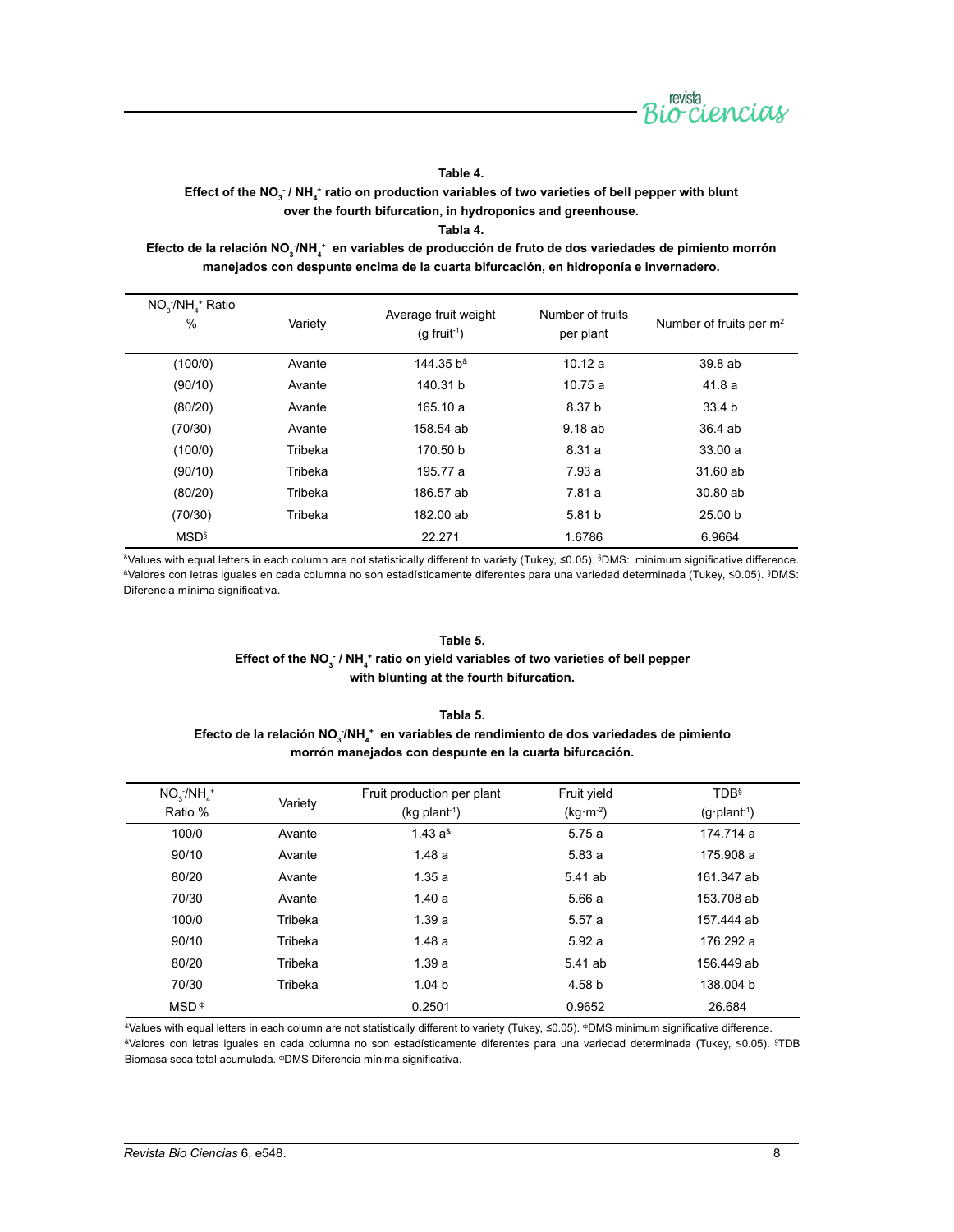

Reséndiz-Melgar e*t al.* (2010) reported variations in accumulated dry biomass between 118 and 202 g in pepper plants under an early blunting system; the results of the present study fall within this range. The decrease of production of dry biomass in the case of the Tribeka variety when using the SN with a NO $_3$ /NH $_4^{\,*}$ ratio of 70/30, indicated that the  $NH_4^+$  when reaching this percentage begins to cause phytotoxic effects, which could affect the physiological processes responsible for the accumulation of dry matter, as reported by Esteban *et al*. (2016). Tucuch-Haas *et al*. (2012) reported that with a NO<sub>3</sub> /NH<sub>4</sub>\* 70/30 ratio, the production per plant in habanero pepper (*Capsicum chinense* Jacq.) was significantly lower, which coincides with the results of this study for the Tribeka variety. However, the results obtained in the present research, contrast with that reported by Sandoval-Villa *et al.*, (2001), where the concentration of  $NH_4^+$  in the SN did not affect the production of fruits in tomato by providing different  $NO_{3}^{-}/NH_{4}^{+}$  ratios.

## **Effect of the NO3 - /NH4 + ratio and varieties**

The average weight of fruit increased 10 % with the inclusion of 10 to 30 % of NH $_4^+$  in the SN of the total nitrogen supplied, in comparison to the supply with only NO<sub>3</sub>; however, the addition of NH<sub>4</sub><sup>+</sup> led to a decrease in the number of fruits when 10 % was added in the  $NO<sub>3</sub> / NH<sub>4</sub>$  ratio, and the number of fruits was reduced by 16 %. Fruit production per plant also decreased by 18 % when the ammonium proportion was 30 %. The response in the number of fruits per  $m<sup>2</sup>$  had a similar tendency to what was obtained in the variable number of fruits per plant, because both variables have high correlation. Regarding varieties, Avante outperformed Tribeka in the number of fruits per plant, number of fruits per m<sup>2</sup> and fruit production per plant, but not in average fruit weight (Table 6).

The use of SN with only  $NO_3^-$  as a nitrogen source, affected the average fruit weight and the highest values were obtained with the addition of 20  $\%$  NH $_4^+$  in the SN, but this proportion of NH $_4^{\,+}$ significantly reduces the number of fruits; however, the above can be compensated with the improvement in product quality by having greater weight. These results contrast with that reported by Parra *et al*. (2012) in tomato cultivation cv. IB-9, where the number of fruits per plant was not affected by the different  $NO_{3}^{-}$  $NH<sub>4</sub><sup>+</sup>:$  urea ratios and the potassium concentration in the SN. Monge-Pérez *et al.* (2016) and Borošić *et al*. (2012)

Reséndiz-Melgar e*t al.* (2010) reportaron variaciones en biomasa seca acumulada entre 118 y 202 g en plantas de pimiento bajo sistema a despunte temprano; los resultados del presente estudio se ubican dentro de este intervalo. La disminución de producción de biomasa seca en el caso de la variedad Tribeka al utilizar la SN con relación  $NO<sub>3</sub> / NH<sub>4</sub>$ <sup>+</sup> de  $70/30$ , indicó que el NH $_4^+$ al alcanzar este porcentaje comienza a causar efectos fitotóxicos, los cuales pudieron afectar los procesos fisiológicos responsables de la acumulación de materia seca, como lo reportan Esteban *et al*. (2016). Tucuch-Haas *et al.* (2012) reportaron que con una relación NO<sub>3</sub>/NH<sub>4</sub><sup>+</sup> 70/30, la producción por planta en cultivo de chile habanero (*Capsicum chinense* Jacq.) fue significativamente menor, lo que coincide con los resultados de este estudio para la variedad Tribeka. Sin embargo, los resultados obtenidos en la presente investigación, contrasta con lo reportado por Sandoval-Villa *et al*., (2001), donde la concentración de NH4 + en la SN no afectó la producción de frutos en tomate al suministrar diferentes relaciones  $NO<sub>3</sub>/NH<sub>4</sub><sup>+</sup>$ .

## **Efecto de la relación NO3 - /NH4 + y variedades**

El peso medio de fruto se incrementó 10 % con la inclusión de 10 a 30 % de NH<sub>4</sub><sup>+</sup> en la SN del nitrógeno total suministrado, en comparación al suministro con solo  $NO<sub>3</sub>$ ; sin embargo, la adición de  $NH_4^+$  propició la disminución del número de frutos cuando se adicionó 10 % en la proporción NO<sub>3</sub>/NH<sub>4</sub><sup>+</sup>, y redujo hasta en 16 % el número de frutos. La producción de fruto por planta también disminuyó en 18 % cuando la proporción de amonio fue de 30 %. La respuesta en el número de frutos por  $m<sup>2</sup>$  tuvo una tendencia similar a lo que se obtuvo en la variable número de frutos por planta, debido a que ambas variables tienen alta correlación. Con respecto a las variedades, Avante superó a Tribeka en el número de frutos por planta, número de frutos por  $m<sup>2</sup>$  y producción de fruto por planta, pero no en peso medio de fruto (Tabla 6).

La utilización de SN con solo NO $_3^-$ como fuente nitrogenada, afectó el peso medio de los frutos y los mayores valores se obtuvieron con la adición de 20 % de NH<sub>4</sub><sup>+</sup> en la SN, pero esta proporción de  $NH_4^+$  reduce significativamente el número de frutos; sin embargo, lo anterior se puede compensar con la mejora en calidad del producto al tener mayor peso. Estos resultados contrastan con lo reportado por Parra *et al*. (2012) en cultivo de tomate cv. IB-9, donde el número de frutos por planta no fue afectado por las distintas relaciones  $NO_3/NH_4$ : urea y la concentración de potasio en la SN. Monge-Pérez *et al*. (2016) y Borošić *et al*.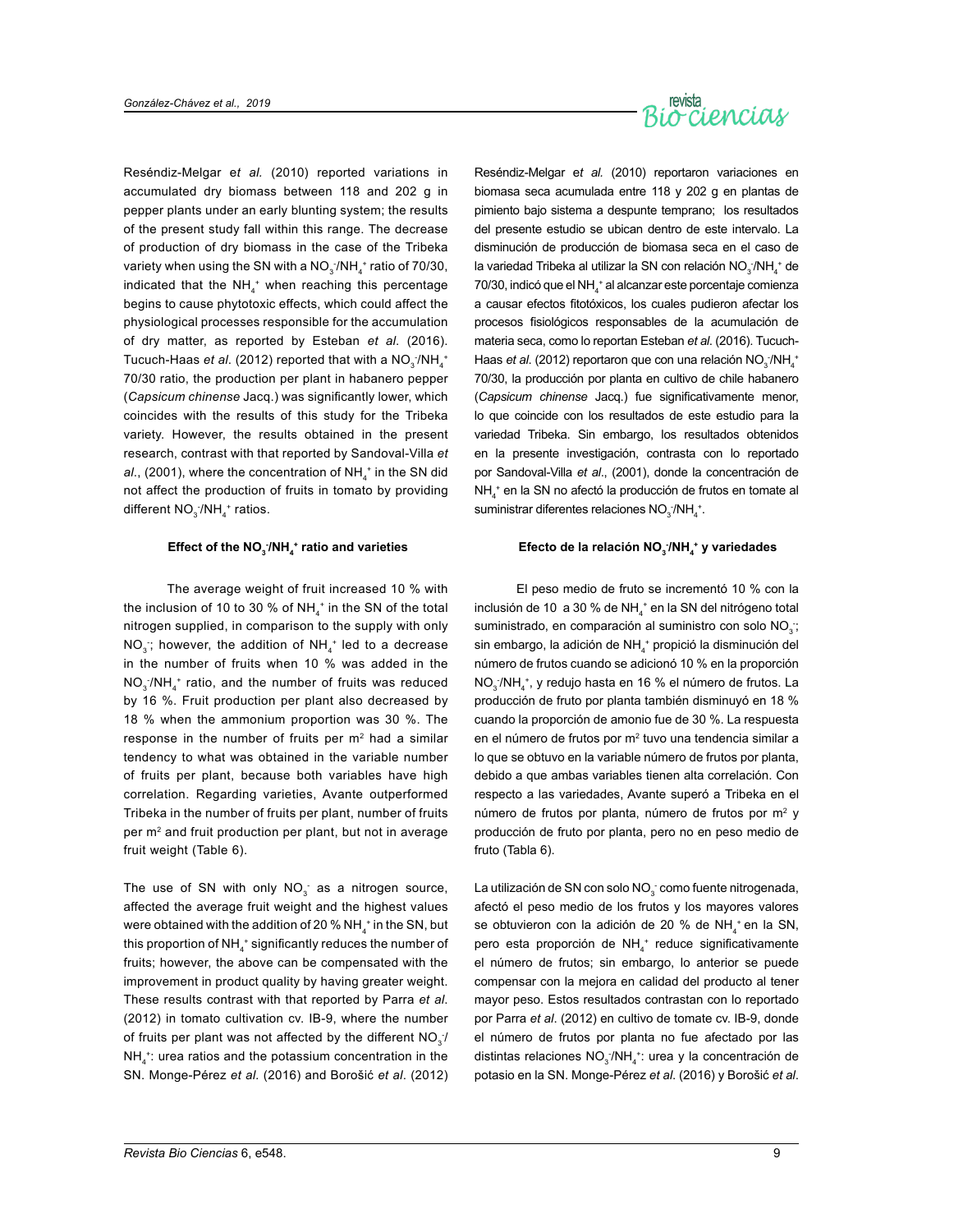

reported that the average weight of pepper fruit varies between 98 and 289 g; the results obtained for this variable are within this range. The effects that the NO<sub>3</sub>:  $NH_4^+$  ratios caused in the variable number of fruits, differ with that reported by Antúnez-Ocampo *et al*. (2014) in cape gooseberry plants, where different  $\mathsf{NO_3^{-}/NH_4^+}$  ratios did not promote a significant difference in the number of fruits. This is attributed to the ability of each species or variety to tolerate different concentrations of ammonium in the SN.

(2012) reportaron que el peso medio de fruto en pimiento varía entre 98 y 289 g; los resultados que se obtuvieron para esta variable se ubican dentro de este intervalo. Los efectos que las relaciones  $NO_{3}/NH_{4}^{+}$  ocasionaron en la variable número de frutos, difieren con lo reportado por Antúnez-Ocampo *et al*. (2014) en plantas de uchuva, donde distintas relaciones  $NO<sub>3</sub>/NH<sub>4</sub>$  no promovieron diferencia significativa en el número de frutos. Esto se atribuye a la capacidad que posee cada especie o variedad para tolerar diferentes concentraciones de amonio en la SN.

#### **Table 6.**

## Effect of the NO<sub>3</sub><sup>;</sup>/NH<sub>4</sub>\* ratio on yield variables for Avante and Tribeka varieties of bell peppers, **handled with blunting at the fourth bifurcation.**

**Tabla 6.** 

Efecto de la relación NO<sub>3</sub>/NH<sub>4</sub> • en variables de rendimiento para pimiento variedad Avante y Tribeka, **manejados con despunte en la cuarta bifurcación.**

| $NO3$ /NH <sub>4</sub> <sup>+</sup><br>Ratio % | Average fruit<br>weight<br>$(g$ fruit <sup>-1</sup> ) | Number of fruits per<br>plant | Number of fruits per m <sup>2</sup> | Fruit production per<br>plant<br>$(kq$ plant <sup>-1</sup> ) |
|------------------------------------------------|-------------------------------------------------------|-------------------------------|-------------------------------------|--------------------------------------------------------------|
| 100/0                                          | 157.43 b <sup>8</sup>                                 | 9.21 a                        | 36.40 a                             | 1.41 a                                                       |
| 90/10                                          | 168.04 ab                                             | 9.34 a                        | 36.70a                              | 1.48a                                                        |
| 80/20                                          | 175.84 a                                              | 8.09 <sub>b</sub>             | 32.10 b                             | 1.37ab                                                       |
| 70/30                                          | 170.27 ab                                             | 7.50 b                        | 30.70 b                             | 1.22 b                                                       |
| MSD <sup>§</sup>                               | 13.299                                                | 1.002                         | 4.120                               | 0.149                                                        |
| Variety                                        |                                                       |                               |                                     |                                                              |
| Avante                                         | 152.08 b                                              | 9.60a                         | 37.85a                              | 1.42a                                                        |
| Tribeka                                        | 183.71 a                                              | 7.46 b                        | 30.10 b                             | 1.32 b                                                       |
| MSD <sup>§</sup>                               | 7.146                                                 | 0.538                         | 2.190                               | 0.080                                                        |

&Values with equal letters in each column are not statistically different to variety (Tukey, ≤0.05). фDMS minimum significative difference. <sup>&</sup>Valores con letras iguales en cada columna indican no diferencias significativas (Tukey, ≤0.05). <sup>§</sup>DMS Diferencia mínima significativa.

The differences obtained between the pepper varieties Avante and Tribeka confirm that the optimum proportion of  $NO_3/NH_4^+$  varies between cultivars of the same species (Chen *et al*., 2013). Bar-Tal *et al*. (2001a) state that concentrations higher than 1 mmol $\cdot$ L<sup>-1</sup> of NH<sub>4</sub><sup>+</sup> in the SN decrease the production of fruit in pepper, as observed in the decrease in Tribeka from the  $\mathsf{NO}_{3}^{-}/\mathsf{NH}_{4}^{+}$ ratio of 70/30.

The different  $NO_3/NH_4^+$  ratios also affected fruit production per plant, fruit yield per m<sup>2</sup> and production of accumulated dry biomass per plant. The highest fruit production per Las diferencias obtenidas entre las variedades de pimiento Avante y Tribeka permite corroborar que la proporción óptima de NO<sub>3</sub>/NH<sub>4</sub><sup>+</sup> varía entre cultivares de una misma especie (Chen *et al*., 2013). Bar-Tal *et al*. (2001a) afirma que concentraciones mayores a 1 mmol·L<sup>-1</sup> de NH<sub>4</sub><sup>+</sup> en la SN, disminuye la producción de fruto en pimiento, como se observa en el decremento en Tribeka a partir de la relación  $NO_3/NH_4^+$  de 70/30.

Las diferentes relaciones  $NO_{3}^{-}/NH_{4}^{+}$ , también afectaron la producción de fruto por planta, rendimiento de fruto por m<sup>2</sup> y producción de biomasa seca acumulada por planta. La mayor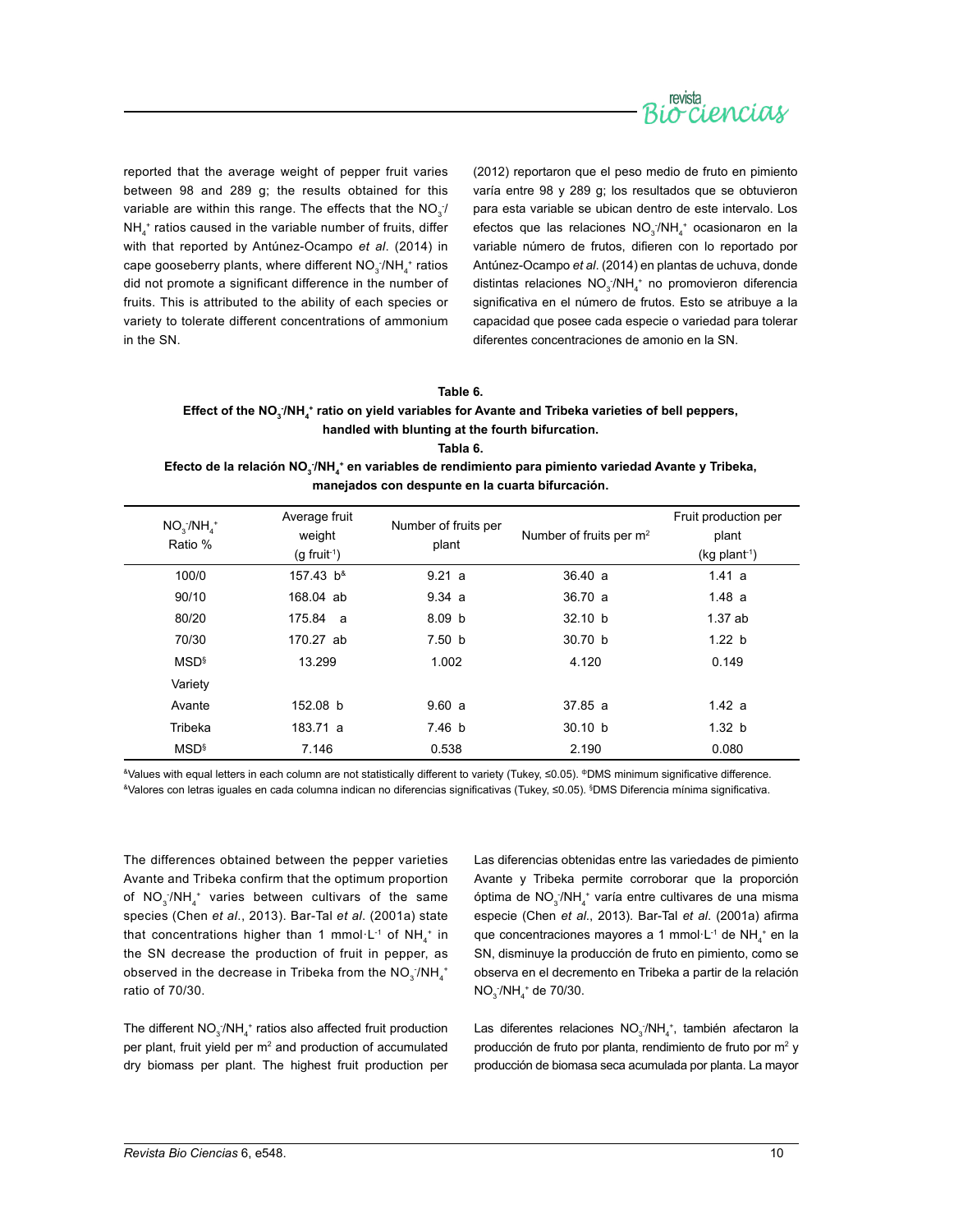

plant was reached in the following  $NO_3/NH_4^+$  ratios 100/0, 90/10 and 80/20. With the inclusion of 30 % of NH<sub>4</sub><sup>+</sup>, fruit production, fruit yield per  $m<sup>2</sup>$  and production of accumulated total dry biomass were reduced. In the case of varieties, Avante had in general a greater capacity for fruit production and therefore a greater production of accumulated dry biomass (Table 7).

producción de fruto por planta se alcanzó en las siguientes relaciones  $NO_3/NH_4^+$  100/0, 90/10 y 80/20. Con la inclusión de 30 % de NH4 + se redujo la producción de fruto, el rendimiento de fruto por m<sup>2</sup> y producción de biomasa seca total acumulada. Para el caso de variedades, Avante tuvo en general mayor capacidad de producción de fruto y por consiguiente mayor producción de biomasa seca acumulada (Tabla 7).

## **Table 7.**

## Effect of the NO<sub>3</sub><sup>/</sup>NH<sub>4</sub>\* ratio on yield variables for bell pepper varieties Avante and Tribeka, **managed with blunting at the fourth bifurcation.**

| Tabla 7.                                                                                                                                 |
|------------------------------------------------------------------------------------------------------------------------------------------|
| Efecto de la relación NO <sub>3</sub> /NH <sub>1</sub> <sup>+</sup> en variables de rendimiento para pimiento variedad Avante y Tribeka, |
| manejados con despunte en la cuarta bifurcación.                                                                                         |

| $NO_{3}^{-}/NH_{4}^{+}$ | Fruit production per plant  | Fruit yield | Total accumulated dry biomass |
|-------------------------|-----------------------------|-------------|-------------------------------|
| ratio %                 | $(kg$ plant <sup>-1</sup> ) | $(kg·m-2)$  | $(g$ plant <sup>-1</sup> )    |
| 100/0                   | 1.41 $a^8$                  | 5.66a       | 166.07 ab                     |
| 90/10                   | 1.48a                       | 5.87a       | 176.10 a                      |
| 80/20                   | 1.37ab                      | 5.40 ab     | 158.89 bc                     |
| 70/30                   | 1.22 b                      | 5.11 b      | 145.85 c                      |
| <b>MSD</b>              | 0.149                       | 0.570       | 15.782                        |
| Variety                 |                             |             |                               |
| Avante                  | 1.42 a                      | 5.66a       | 166.42 a                      |
| Tribeka                 | 1.32 b                      | 5.37 a      | 157.04 b                      |
| <b>MSD</b> <sup>§</sup> | 0.080                       | 0.303       | 8.389                         |

&Values with equal letters in each column are not statistically different to variety (Tukey, ≤0.05). фDMS minimum significative difference. &Valores seguidos con letras iguales en cada columna no son estadísticamente diferentes (Tukey, ≤0.05). §DMS= Diferencia mínima significativa.

It should be noted that the highest yields per  $m<sup>2</sup>$  were obtained with the incorporation of 10 %  $NH_4^+$  with 5.87 kg of fruit per m<sup>2</sup>. These yields are greater than that reported by Cruz *et al*. (2009) in a similar crop cycle. This is because the coexistence of  $NO_3^-$  and  $NH_4^+$  in the SN favors a greater absorption of N compared to the separate supply of NO<sub>3</sub><sup>-</sup> or NH<sub>4</sub><sup>+</sup> (Sheng-Xiu *et al*., 2013).

Similar results were obtained in California Wonder cv. pepper, where increasing the NH $_4^+$  in the SN decreased the dry weight of the plant and fruit (Marti *&* Mills, 1991). In contrast, Sandoval-Villa *et al*. (2001) found no significant differences in fresh and dry weight in tomato crops when providing different  $NO_{3}$  /NH<sub>4</sub><sup>+</sup> ratios. The presence of both forms of nitrogen in the SN increases the total dry biomass in comparison with those plants treated only

Cabe destacar que los mayores rendimientos por  $m<sup>2</sup>$  se obtuvieron con la incorporación de 10 % de NH<sub>4</sub><sup>+</sup> con 5.87 kg de fruto por m2 . Estos rendimientos son mayores a lo reportado por Cruz *et al*. (2009) en un ciclo de cultivo similar. Esto se debe a que la coexistencia de  $NO_3^-$  y  $NH_4^+$  en la SN, favorece una mayor absorción de N en comparación con el suministro por separado de NO<sub>3</sub> o NH<sub>4</sub><sup>+</sup> (Sheng-Xiu *et al.*, 2013).

Resultados similares se obtuvieron en pimiento cv. California Wonder, donde al incrementar  $NH<sub>4</sub>$  en la SN disminuyó el peso seco de la planta y fruto (Marti *&* Mills, 1991). En contraste, Sandoval-Villa *et al*. (2001) no encontraron diferencias significativas en el peso fresco y seco en cultivo de tomate al suministrar diferentes relaciones  $NO<sub>3</sub>$ NH4 +. La presencia de ambas formas de nitrógeno en la SN incrementa la biomasa seca total en comparación con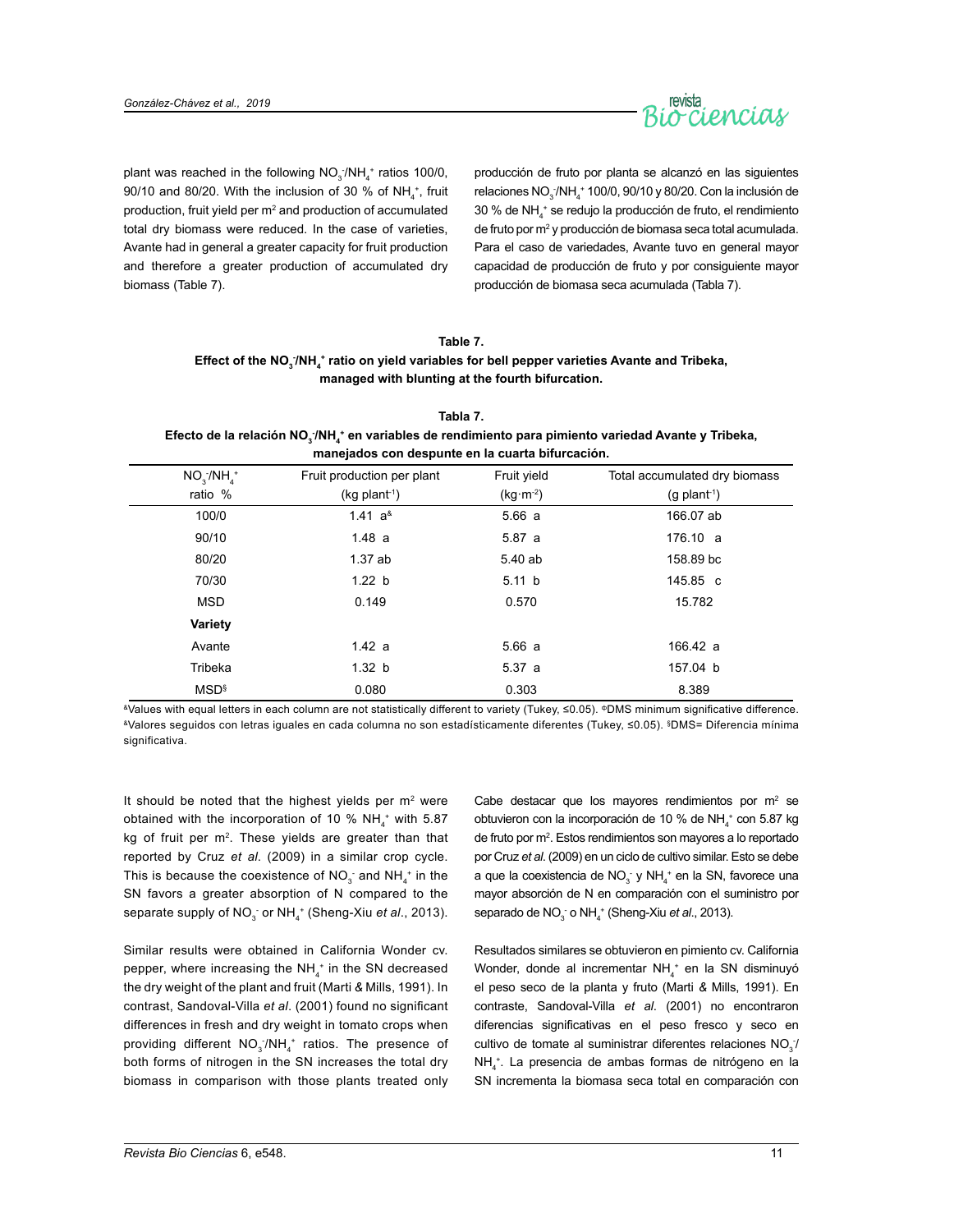

with NO<sub>3</sub> (González *et al*., 2009); however, higher or exclusive NH4 + supplies may decrease it (Wang *et al*., 2009), as observed in the decrease with the addition of 30 % NH4 + in the SN. The greenhouse technology used in the present study was of low classification according to Mazuela *et al*. (2010) and García *et al*. (2011); however, the potential yield is similar to that obtained in annual cycles with more expensive greenhouses that contain higher technology (Bar-Tal *et al*., 2001b, Zuñiga-Estrada *et al*., 2004, Monge-Pérez *et al*., 2016). Another advantage of this short-cycle production system is that it ensures fruit production, even with plants with a virile disease or present pest (Sánchez *et al*., 2017). In addition, production cycles can be programmed on dates on which the weather and the market are more favorable and thus increase profitability.

#### **Conclusions**

The different  $NO_{3}$ :/NH<sub>4</sub><sup>+</sup> proportions supplied in the nutrient solution with the same osmotic potential of -0.037 kPa promoted a differential response in most of the evaluated variables related to fruit yield and total accumulated dry biomass in bell pepper with early blunting at the height of the fourth bifurcation of the stem. The best response in the studied variables was obtained with the addition of 10  $\%$  of NH $_4^{\ast}$  that equals 0.75 meq L $^{\text{-}1}$ in the ratio of cations. In the same way, the concentration of ammonium in the nutrient solution had an interactive effect with the pepper varieties Avante and Tribeka in the quantified variables.

aquellas plantas tratadas solo con NO<sub>3</sub><sup>-</sup> (González *et al.*, 2009); sin embargo, suministros más altos o exclusivos de NH4 + pueden disminuirla (Wang *et al*., 2009), como se observa en el decremento con la adición de 30 % de NH<sub>4</sub><sup>+</sup> en la SN. La tecnología de invernadero utilizada en el presente estudio fue de clasificación baja de acuerdo a Mazuela *et al*. (2010) y García *et al*. (2011); sin embargo, el rendimiento potencial es similar a los obtenidos en ciclos anuales con invernaderos de mayor tecnología y más costosos (Bar-Tal *et al*., 2001b; Zuñiga-Estrada *et al*., 2004; Monge-Pérez *et al*., 2016). Otra ventaja de este sistema de producción de ciclo corto, es que asegura la producción de frutos, incluso con plantas con alguna enfermedad virosa o plaga presente (Sánchez *et al*., 2017). Además se pueden programar los ciclos de producción en fechas que el clima y el mercado sea más favorable y así aumentar la rentabilidad.

### **Conclusiones**

Las diferentes proporciones  $\frac{1}{4}$ /NH $\frac{1}{4}$ suministradas en la solución nutritiva con un mismo potencial osmótico de -0.037 kPa, promovieron una respuesta diferencial en la mayoría de las variables evaluadas relacionadas con el rendimiento de fruto y biomasa seca total acumulada en pimiento morrón con despunte temprano a la altura de la cuarta bifurcación del tallo. La mejor respuesta en las variables estudiadas se obtuvo con la adición de 10 % de  $NH<sub>4</sub><sup>+</sup>$  que equivale a 0.75 meq L<sup>-1</sup> en la relación de cationes. De igual manera, la concentración de amonio en la solución nutritiva tuvo un efecto interactivo con las variedades de pimiento Avante y Tribeka en las variables cuantificadas.

#### **References**

- Antúnez-Ocampo, O. M., Sandoval-Villa, M., y Alcántar-González, G. (2014). Aplicación de amonio y nitrato en plantas de *Physalis peruviana* L. *Agrociencia*, *48*(8): 805-817. <http://www.redalyc.org/pdf/302/30232982004.pdf>
- Bar-Tal, A., Aloni, B., Karni, L., and Rosenberg, R. (2001a). Nitrogen nutrition of greenhouse pepper. II. Effects of nitrogen concentration and NO3: NH4 ratio on growth, transpiration, and nutrient uptake. *HortScience*, 36(7): 1252-1259. <http://hortsci.ashspublications.org/content/36/7/1252.full.pdf>
- Bar-Tal, A., Keinan, M., Aloni, B., Karni, L., Oserovitz, Y., Gantz, S., and Hazan, A. (2001b). Relationships between blosom end rot and water availability and Ca fertilization in bell pepper fruit production. Acta Horticulturae 554: 97–103. <https://doi.org/10.17660/ActaHortic.2001.554.9>
- Bonete, M. J., y Martínez, E. R. M. (2009). Avances en el metabolismo del nitrógeno: de la genómica y la proteómica a las aplicaciones agronómicas, industriales y medioambientales. Editorial Club Universitario. 105-112 pp. España. <https://dialnet.unirioja.es/servlet/libro?codigo=714585>
- Borošić, J., Benko, B., Fabek, S., Novak, B., Dobričević, N. and Bućan, L. (2012). Agronomic traits of soilless grown bell pepper. Acta Horticulturae, 927: 421-428. <https://doi.org/10.17660/ActaHortic.2012.927.52>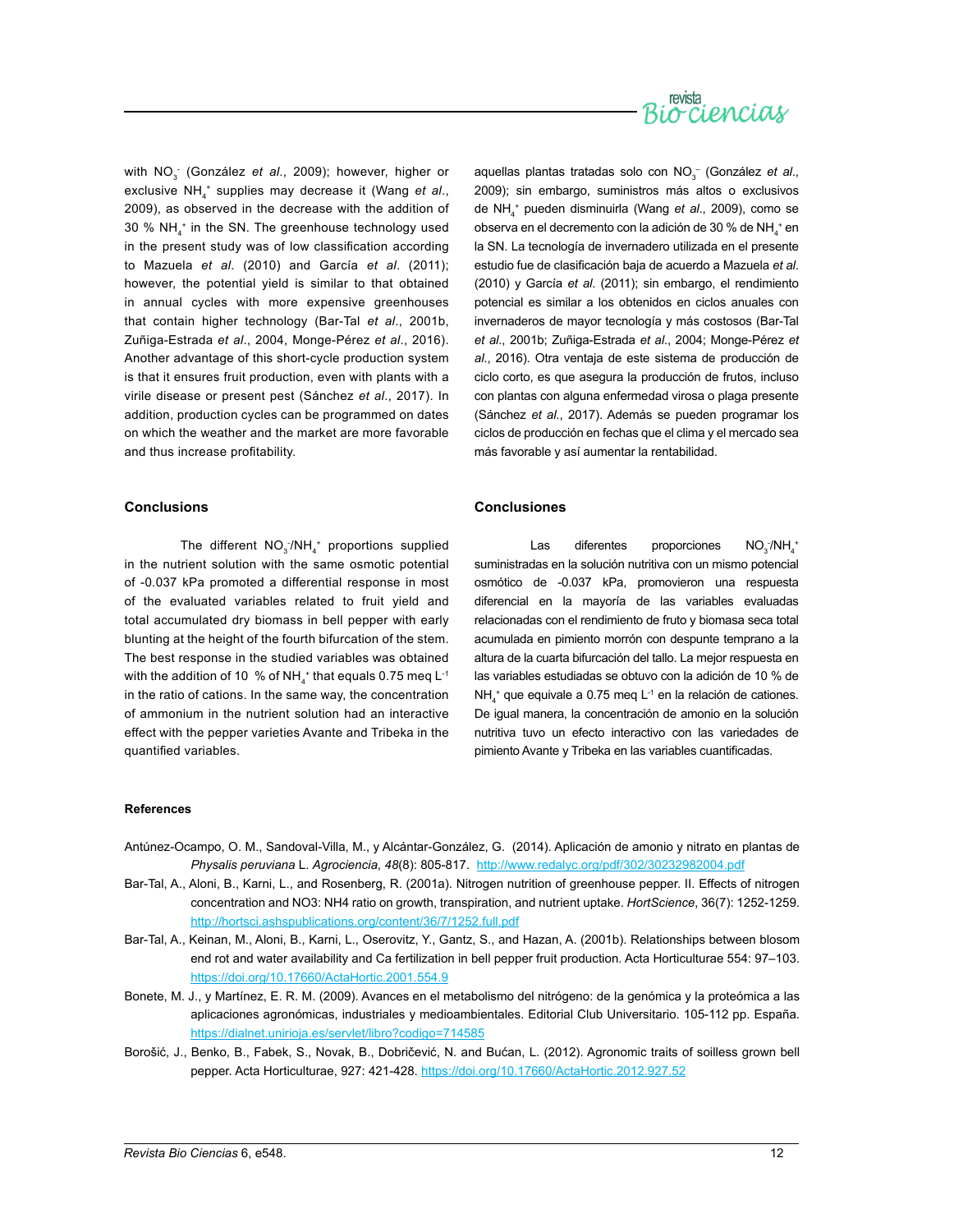

- Chang, J., Liu, D., Cao, H., Chang, S. X., Wang, X., Huang, C., and Ge, Y. (2010). NO<sub>3</sub><sup>-</sup>/NH<sub>4</sub><sup>+</sup> ratios affect the growth and N removal ability of Acorus calamus and Iris pseudacorus in a hydroponic system. *Aquatic Botany*, *93*(4): 216-220. <https://doi.org/10.1016/j.aquabot.2010.08.002>
- Chen, B., Liu, D., Han, W., Fan, X., Cao, H., Jiang, Q., Liu, Yu., Chang, J., and Ge, Y. (2015). Nitrogen-removal ability and niche of Coix lacryma-jobi and Reineckia carnea in response to NO<sub>3</sub><sup>−</sup>/NH<sub>4</sub><sup>+</sup> ratio. Aquatic Botany, 120, 193-200. <https://doi.org/10.1016/j.aquabot.2014.05.016>
- Chen, G., Guo, S., Kronzucker, H. J., and Shi, W. (2013). Nitrogen use efficiency (NUE) in rice links to NH4+ toxicity and futile NH4 + cycling in roots. *Plant and Soil*, 369(1): 351-363. <https://doi.org/10.1007/s11104-012-1575-y>
- Claussen, W. (2002). Growth, water use efficiency, and proline content of hydroponically grown tomato plants as affected by nitrogen source. *Plant and Soil*, *247*(2): 199-209. <https://doi.org/10.1023/A:1021453432329>
- Cruz, H. N., Sánchez, C. F., Ortiz, C. J., y Mendoza, C. M. C. (2009). Altas densidades con despunte temprano en rendimiento y período de cosecha en chile pimiento. *Agricultura técnica en México*, 35(1): 73-80. [http://www.scielo.org.mx/](http://www.scielo.org.mx/pdf/agritm/v35n1/v35n1a7.pdf) [pdf/agritm/v35n1/v35n1a7.pdf](http://www.scielo.org.mx/pdf/agritm/v35n1/v35n1a7.pdf)
- Degiovanni, B. V., Martínez, R. C. P., y Motta, F. O. (2010). Producción eco-eficiente del arroz en América Latina. Centro Internacional de Agricultura Tropical. (CIAT). Colombia. pp. 488. [https://ciat-library.ciat.cgiar.org/Articulos\\_](https://ciat-library.ciat.cgiar.org/Articulos_Ciat/2010_Degiovanni-Produccion_eco-eficiente_del_arroz.pdf) [Ciat/2010\\_Degiovanni-Produccion\\_eco-eficiente\\_del\\_arroz.pdf](https://ciat-library.ciat.cgiar.org/Articulos_Ciat/2010_Degiovanni-Produccion_eco-eficiente_del_arroz.pdf)
- Díaz F. A., Alvarado. C. M., Ortiz C. F., y Grageda. C. O. (2013). Nutrición de la planta y calidad de fruto de pimiento asociado con micorriza arbuscular en invernadero. *Revista Mexicana De Ciencias Agrícolas*, 4(2): 315-321. <http://www.scielo.org.mx/pdf/remexca/v4n2/v4n2a11.pdf>
- Dong, C., Shen, Q., and Wang, G. (2004). Tomato growth and organic acid changes in response to partial replacement of NO3 - -N by NH4 +-N. *Pedosphere*, *14*(2): 159-164. <https://europepmc.org/abstract/cba/401562>
- Esteban, R., Ariz I., Cruz C., Moran J. F. 2016. Mechanisms of ammonium toxicity and the quest for tolerance, *Plant Science* <http://dx.doi.org/10.1016/j.plantsci.2016.04.008>
- García, V. N., van der Valk, O. M. C., and Elings, A. (2011). Mexican protected horticulture: Production and market of Mexican protected horticulture described and analysed (No. 1126). Wageningen UR Greenhouse Horticulture/ LEI.<http://edepot.wur.nl/196070>
- González, G. J. L., Rodríguez, M. M. N., Sánchez, G, P., y Gaytán, A. E. A. (2009). Relación amonio/nitrato en la producción de hierbas aromáticas en hidroponía. *Agricultura técnica en México*, 35(1): 5-11. [http://www.scielo.org.mx/pdf/](http://www.scielo.org.mx/pdf/agritm/v35n1/v35n1a1.pdf) [agritm/v35n1/v35n1a1.pdf](http://www.scielo.org.mx/pdf/agritm/v35n1/v35n1a1.pdf)
- Liu, G., Du, Q., and Li, J. (2017). Interactive effects of nitrate-ammonium ratios and temperatures on growth, photosynthesis, and nitrogen metabolism of tomato seedlings. *Scientia Horticulturae*, 214: 41-50. [https://doi.org/10.1016/j.](https://doi.org/10.1016/j.scienta.2016.09.006) [scienta.2016.09.006](https://doi.org/10.1016/j.scienta.2016.09.006)
- Marti, H.R., and Mills, H. A. (1991). Nutrient uptake and yield of sweet pepper as affected by stage of development and N form. *Journal of plant nutritio*n, 14(11): 1165-1175. <https://doi.org/10.1080/01904169109364275>
- Mazuela, P., Acuña, L., Alvárez, M., y Fuentes, Á. (2010). Producción y calidad de un tomate cherry en dos tipos de invernadero en cultivo sin suelo. Idesia (Arica), 28(2): 97-100. <https://doi.org/10.4067/S0718-34292010000200012>
- Monge-Pérez, J. E. (2016). Efecto de la poda y la densidad de siembra sobre el rendimiento y calidad del pimiento cuadrado (Capsicum annuum L.) cultivado bajo invernadero en Costa Rica. *Revista Tecnología en Marcha*, 29(2): 125- 136. <https://doi.org/10.18845/tm.v29i2.2696>
- Ortíz, C. J., Sánchez del C, F., Mendoza, C. M. y Torres, G. A. (2009). Características deseables de plantas de pepino crecidas en invernadero e hidroponía en altas densidades de población. *Revista fitotecnia mexicana*, 32(4): 289-294. <http://www.redalyc.org/pdf/610/61011789005.pdf>
- Parra, T. S., Mendoza, P. G., y Villarreal R. M. (2012). Relación nitrato/amonio/urea y concentración de potasio en la producción de tomate hidropónico. *Revista mexicana de ciencias agrícolas*, 3(1): 113-124. [http://www.scielo.](http://www.scielo.org.mx/pdf/remexca/v3n1/v3n1a8.pdf) [org.mx/pdf/remexca/v3n1/v3n1a8.pdf](http://www.scielo.org.mx/pdf/remexca/v3n1/v3n1a8.pdf)
- Reséndiz-Melgar, R. C., Moreno-Pérez, E. D. C., Castillo, S. D., Rodríguez-Pérez, J. E., y Peña-Lomelí, A. (2010). Variedades de pimiento morrón manejadas con despunte temprano en dos densidades de población. Revista Chapingo. *Serie horticultura*, 16(3): 223-229. [http://www.redalyc.org/pdf/609/Resumenes/Resumen\\_60919865010\\_1.pdf](http://www.redalyc.org/pdf/609/Resumenes/Resumen_60919865010_1.pdf)
- Sánchez, C, F., Moreno, E. C., Reséndiz, M. R. C., Colinas, L. M. T., y Rodríguez, P. J. E. (2017). Producción de pimiento morrón (Capsicum annuum L.) en ciclos cortos*. Agrociencia*, 51(4): 437-446. [http://www.scielo.org.mx/pdf/agro/](http://www.scielo.org.mx/pdf/agro/v51n4/1405-3195-agro-51-04-00437.pdf)